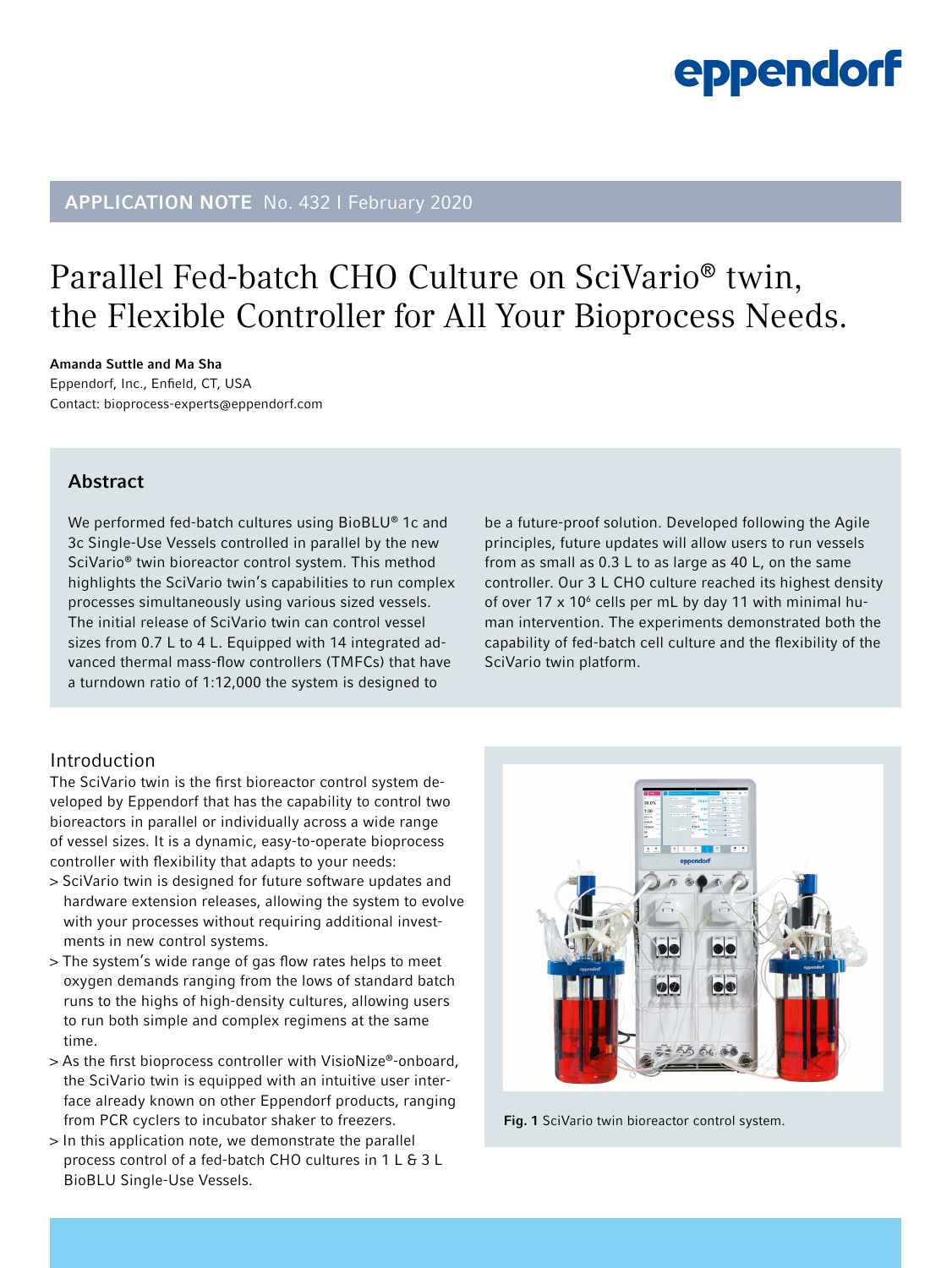#### Material and Methods

SciVario twin has the versatility of controlling both glass and BioBLU Single-Use Vessels individually or in parallel. We chose to use single-use vessels for this experiment. Substituting traditional glass bioreactors with single-use equipment can greatly simplify the bioprocess workflow by eliminating the need for cleaning and autoclaving. This reduces the time needed to prepare the bioprocess run and lowers the risk of contamination.

#### Procedure

#### Cell line and medium

All experiments used a suspension CHO cell line from TPG Biologics, Inc., expressing an hMAb. We cultivated the cells in Dynamis™ AGT™ Medium (Thermo Fisher Scientific) for both runs. The medium was supplemented with 8 mM L-glutamine and 1 % Gibco® Anti-Clumping Agent (Thermo Fisher Scientific).

#### Inoculum preparation

We prepared the bioreactor inoculum by cultivating the cells in single-use baffled polycarbonate shake flasks (Corning®) in a New Brunswick™ S41i CO2 incubator shaker set at 125 rpm and 8  $\%$  CO $_2$  with passive humidification. Cells from a cryopreserved stock vial were inoculated at a density of 0.3 x 106 cells/mL in a 125 mL flask with a 20 % fill volume. After one week of passaging every other day, we scaled-up the culture volume by increasing the flask size from 125 mL to 250 mL, and finally 1 L, while keeping the inoculation density, percentage fill, and all other parameters constant. Using this method, each bioreactor was inoculated with cells that were at approximately the same passage and duration of culture post-thaw.

Cultures were fed with culture medium prepared as described above with one modification: the glutamine concentration in the perfusion feed media was changed from 8 mM to 2 mM to reduce ammonia production during the run.

#### Bioreactor control and process parameters

We used BioBLU 1c and 3c Single-Use Vessels for this experiment.

For all experiments, we measured DO using a polarographic sensor (Mettler Toledo®) and controlled it at 50 % by sparging air and/or  ${\mathsf O}_2$  at a flow of 0.02 SLPH – 30 SLPH for the 1c and 0.02 SLPH – 90 SLPH for the 3c using a user defined cascade. The pH was measured using a potentiometric sensor that was inserted in a spare PG 13.5 port aseptically in the BioSafety Cabinet after being sterilized separately in an autoclavable pouch. The pH was controlled at 7.0 (dead

band = 0.1) via a cascade to  $CO_2$  (acid) and 0.45 M sodium bicarbonate (base). All cultures were inoculated at a final density ranging between 0.25 - 0.27 x 10<sup>6</sup> cells/mL (target  $= 0.3 \times 10^6$  cells/mL). We cultivated the cells at 37 °C and held the temperature constant. Table 1 summarizes important process parameters. Inoculation target density, gassing control, DO control, and tip speed were the same for both experiments.

Table 1. Overview of process configurations and setpoints for all cell culture runs.

| <b>Parameters</b>         | 1c Setpoints                                     | 3c Setpoints                    |
|---------------------------|--------------------------------------------------|---------------------------------|
| <b>Starting volume</b>    | 500 mL                                           | 1.5L                            |
| <b>Ending volume</b>      | 1 <sub>L</sub>                                   | 3L                              |
| <b>Medium Feed Rate</b>   | 5 % of total volume                              | 5 % of total volume             |
|                           | per day                                          | per day                         |
| <b>Glucose Bolus Feed</b> | $>$ 3 g/L                                        | $>$ 3 g/L                       |
| Target                    |                                                  |                                 |
| Agitation                 | 230 rpm (0.6 tip                                 | 174 rpm (0.6 tip                |
|                           | speed)                                           | speed)                          |
| <b>Temperature</b>        | $37^{\circ}$ C                                   | $37^{\circ}$ C                  |
| <b>DO Sensor</b>          | polarographic sensor                             | polarographic sensor            |
| <b>DO Setpoint</b>        | 50 %, $(P= 0.1; I=$                              | 50 %, $(P= 0.2; I=$             |
|                           | 0.001                                            | 0.002                           |
| pH Sensor                 | potentiometric                                   | potentiometric                  |
|                           | sensor                                           | sensor                          |
| pH Setpoint               | 7.0 (deadband $= 0.1$ ), cascade to $CO2$ (acid) |                                 |
|                           | cascade to 0.45 M sodium bicarbonate (base)      |                                 |
| <b>Target Inoculation</b> | $0.3 \times 10^6$ cells/ mL                      | $0.3 \times 10^6$ cells/ mL     |
| Density                   |                                                  |                                 |
| <b>Gassing range</b>      | $0.02$ SLPH $-30$                                | $0.02$ SLPH $-90$               |
|                           | <b>SLPH</b>                                      | <b>SLPH</b>                     |
| Gassing cascade           | Set O <sub>2</sub> % at 30 % to                  | Set O <sub>2</sub> % at 30 % to |
|                           | 21 % and at 100 %                                | 21 % and at 100 %               |
|                           | to $100\%$ . Set flow                            | to 100 %. Set flow              |
|                           | at 0 % (demand) to                               | at 0 % (demand) to              |
|                           | 0.02 SLPH, and at                                | 0.02 SLPH, and at               |
|                           | $100\%$ (demand) to                              | 100 % (demand) to               |
|                           | 30 SLPH.                                         | 90 SLPH.                        |

#### Cascade control of DO

To control DO in both fed-batch runs, a user defined cascade was used. The cascade screen can be found under "DO control" on the SciVario twin interface. An example of the DO cascade screen is shown in Figure 2. For our fed-batch using the BioBLU 1c bioreactor, we chose the following cascade settings:

"Set O<sub>2</sub> % at 30 % to 21 % and at 100 % to 100 %. Set flow at 0 % to 0.02 SLPH and at 100 % to 30 SLPH."

For our fed-batch run using the BioBLU 3c bioreactor, we chose the following cascade:

"Set O<sub>2</sub> % at 30 % to 21 % and at 100 % to 100 %. Set flow at 0 % to 0.02 SLPH and at 100 % to 90 SLPH."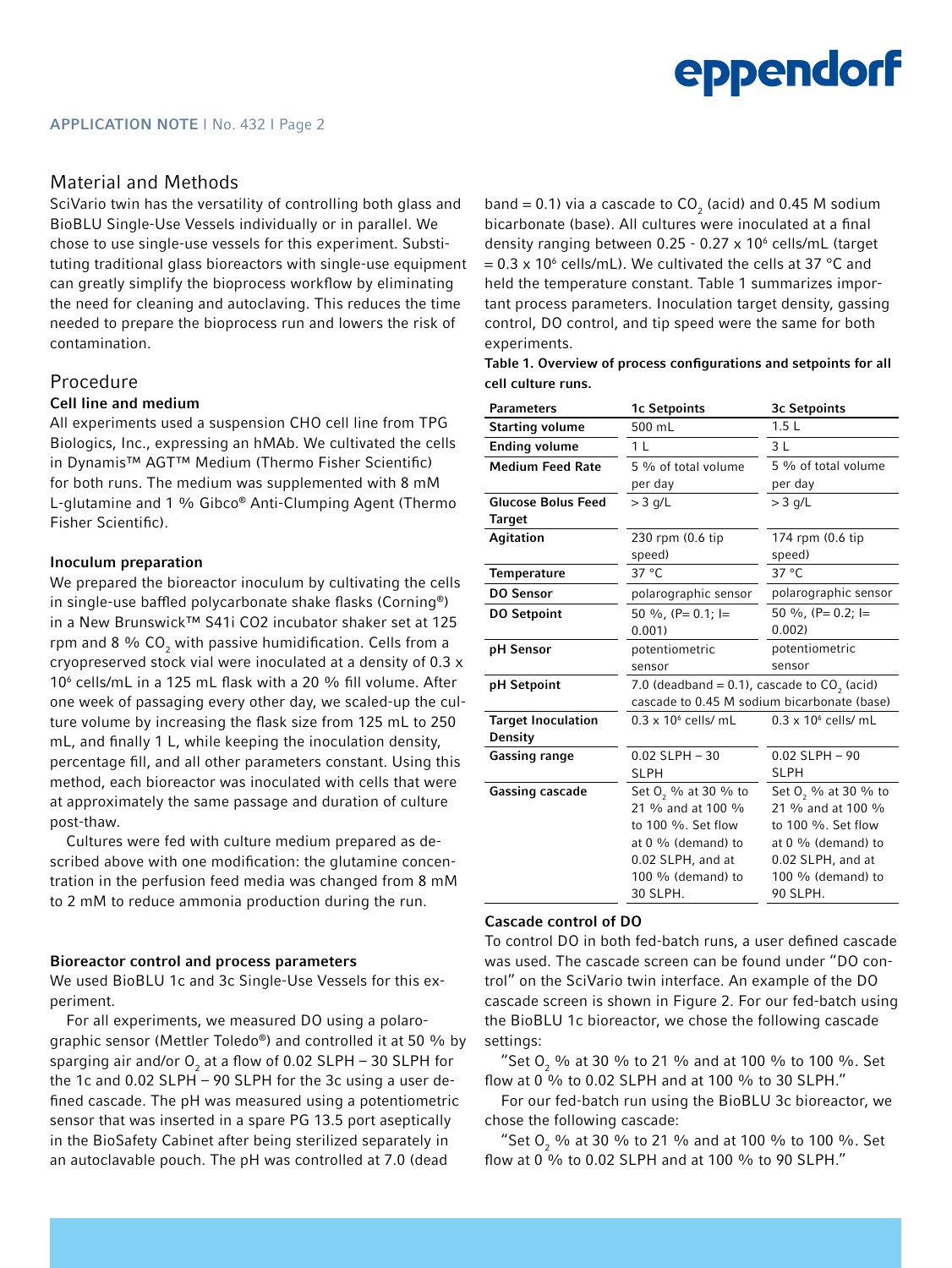

Fig. 2: VisioNize-onboard user interface - DO cascade screen

#### Sampling and analytics

We took two samples from each bioreactor daily, one in the morning and one in the evening, to check offline values such as cell density, viability, glucose, ammonia (NH3), lactate, and hMAb concentration. To collect the highest quality sample from the growing culture, we connected a sterile 5 mL syringe to the sample port Luer Lock and removed and discarded a dead volume of 3 mL. We then collected a second 3 mL sample in a new syringe to provide a fresh, viable sample for analytics.

We measured cell density and viability (via the trypan blue exclusion method) using a Vi-Cell® XR Viability Analyzer (Beckman-Coulter), and pH using an Orion Star™ 8211 pH-meter (Thermo Fisher Scientific). Using the offline pH value, we restandardized the controller pH calibration daily, if necessary, to prevent any discrepancy between online and offline measurements. Glucose, ammonia, glutamate, lactate, and hMAb were measured using a Cedex® Bio Analyzer (Roche). Using the obtained offline glucose concentration, the target glucose concentration in the culture was achieved by pumping the appropriate amount of 200 g/L sterile glucose solution into the culture as needed.

#### Feeding

We performed bolus glucose feeding as described above with a final target concentration  $> 3$  g/L in both runs. If the glucose levels at the time of sampling was at or lower than 3  $q/L$ , we bolus fed the bioreactors to  $\sim$  4 g/L.

One major strategy to keep a CHO run healthy is to keep ammonia levels low, at around 3 mmol/L or less, by adjusting the feed rate if necessary, until ammonia falls below a desired level.

#### Results

#### Fed Batch run using BioBLU 1c:

Our bioreactor was prepared with media at a starting volume of 500 mL. We inoculated the vessel at  $0.27 \times 10^6$  cells/mL. The ammonia levels were monitored daily and feeding was started on day 3, when ammonium levels reached close to 3 mmol/L. Ammonia was targeted for under 3 mmol/L and maintained under 4 mmol/L for the whole run except the decline phase. The bioreactor was fed 5 % of the total volume per day until the feed bottle was empty. The BioBLU 1c reached a peak density of  $13.8 \times 10^6$  cells/mL on day 13 (Figure 3A) and peak antibody production of 682 mg/L on day 15 (Figure 3B).



Fig. 3: BioBLU 1c - Cell growth, antibody production and metabolic profile. A: Total viable cells/mL throughout the 1c fed-batch run. B: The antibody production and metabolic profile.

After collecting our sample and measuring the glucose, we manually fed our vessel glucose if the concentration fell below 3 g/L, as described previously. Lactate remained under 2 g/L for the entire run.

#### Fed-Batch run using BioBLU 3c:

The BioBLU 3c was prepared with a starting vessel volume of 1.5 L of media. We inoculated the bioreactor at 0.25  $\times$ 10<sup>6</sup> cells/mL. The ammonia levels were targeted for 3 mmol/L and monitored daily. Feeding was started on day 3, when those levels reached close to 3 mmol/L. We fed our